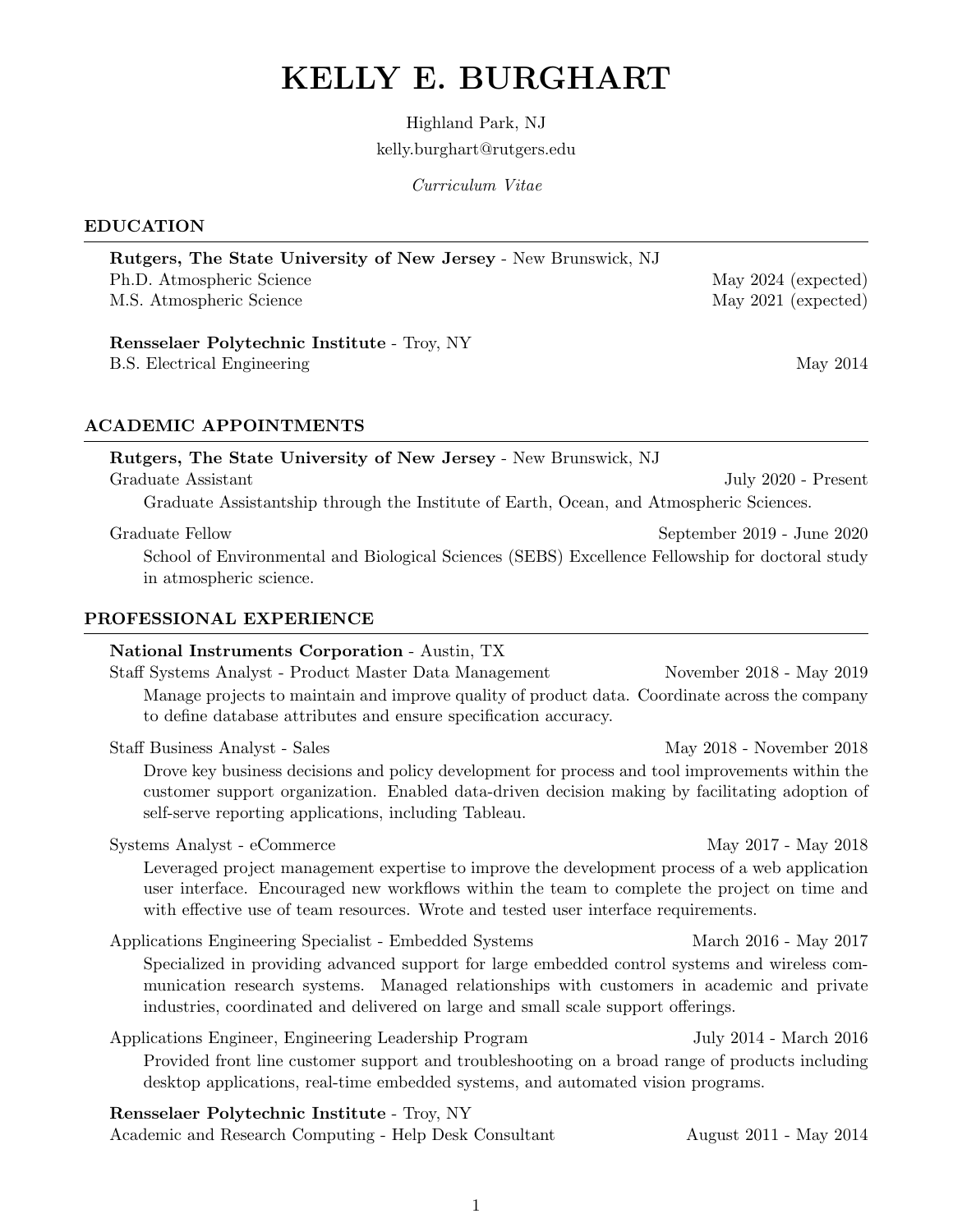Provided student, faculty, and staff computing support. Created and updated internal and public technical content with the goal of maintaining technical expertise in a high-turnover role.

#### Cisco Systems Incorporated - San Jose, CA

Communication and Collaboration IT Intern May 2013 - August 2013

Built prototype for sustainable database to enable rapid global coordination between data centers. Developed web interfaces for databases using HTML, Java, and SQL.

# Ioxus Incorporated - Schenectady, NY

Engineering Co-op May 2012 - January 2013 Engineering Intern May 2011 - August 2011 Developed automated test equipment for use in manufacturing facility. Managed project bill of materials, coordinated with Accounts Payable to purchase equipment. Developed skills in analog and digital circuit design, embedded control, electronic power conversion, design, fabrication and

population of printed circuit boards, assembly and packaging of equipment.

#### HONORS AND AWARDS

| SEBS Excellence Fellowship for Doctoral Study in Atmospheric Science | 2019 |
|----------------------------------------------------------------------|------|
| Girl Scout Gold Award, Girl Scouts of the U.S.A.                     | 2010 |
| Rensselaer Medal for Excellence in Mathematics and Science           | 2009 |

# CONFERENCE PRESENTATIONS

Levy, E., & Burghart, K. (2017, May). Common Recommendations in NI Code Reviews. Lecture presented at National Instruments NIWeek, Austin, TX.

# TEACHING EXPERIENCE

#### National Instruments Corporation - Austin, TX

NI LabVIEW Instructor January 2015 - May 2017 LabVIEW Core 1, LabVIEW Core 2, Embedded Control and Monitoring Using LabVIEW, LabVIEW Performance, LabVIEW Connectivity, High-Throughput LabVIEW FPGA

# PROFESSIONAL AND COMMUNITY SERVICE

#### Rutgers, the State University of New Jersey

EOAS Diversity and Inclusion Committee Member June 2020 - Present Represented graduate students in Atmospheric Science to committee focused on creating a more diverse and inclusive environment across departments affiliated with the Rutgers Institute of Earth, Ocean, and Atmospheric Sciences.

Graduate Liaison to the Office of Advanced Research Computing September 2019 - Present Served as representative for the Atmospheric Science program to Rutgers University Office of Advanced Research Computing (OARC) with the goal of building stronger relationships between academic departments and OARC in addition to identifying opportunities for interdisciplinary collaboration.

# Skype A Scientist

Volunteer Scientist January 2020 - Present

Participate in video conversations with classrooms of students (K-12) on questions about science, specifically climate science and meteorology.

#### National Weather Service

SKYWARN Volunteer Severe Weather Spotter February 2019 - Present